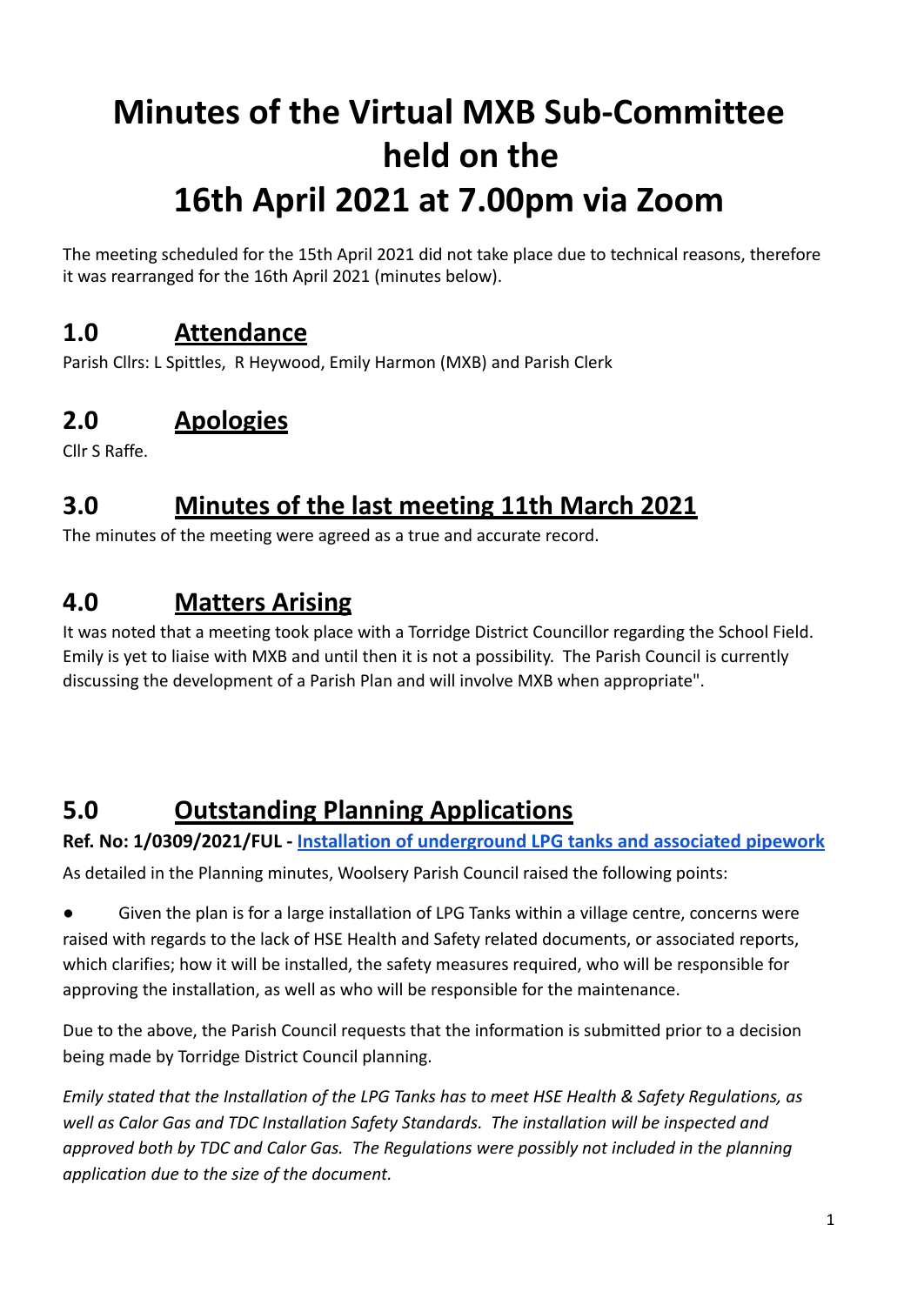It was questioned where the lorries would stop when refilling the tanks. The plans indicate the front entrance of the Manor, which is unadopted highways. Whilst this does not prevent any lorry from stopping there, condition 4 of planning application 1/1909/1980, states that the front of the Manor should be pedestrian access only.

*Following discussion and research by MXB and their solicitor, it was confirmed that the land is not registered and defined as "Untitled Ownership of Land".*

*Torridge District Council (Planning Officer, Laura Davies) reviewed the planning application 1/1909/1980, and as far as they can tell it was never signed off as completed, as the size of the entrance was never reduced to pedestrian access. There is photographic evidence that shows the entrance was never made pedestrian access, but used for vehicles.*

*The planning department cannot confirm or deny the above. The MXB planning application previously approved, states that access will be for vehicles, and therefore this will supersede any previous planning application.*

*It was noted that whilst the entrance will only be used for drop-offs, emergency access and for the LPG Gas Tank to refuel.*

#### **Other planning application**

The planning applications for the Bakery and Gazebo Building at the farm have been submitted to Torridge District Council. The Parish Council has not been advised of these to date, and depending on the timings, may require an additional planning meeting.

### **6.0 Updates on Existing Developments & Road Closures**

#### **Road Closures**

Completed

#### **The Manor**

The digging of the Basement is completed, with the installation of the ductwork for the services taking place.

#### **Shop**

It was hoped that the roof scaffolding would be taken down by the end of March 2021. Unfortunately, due to the weather and the adverse effect it can have on rendering, etc, it has been requested that the scaffolding remains in place, protecting the stability of the structure. The scaffolding will now remain in place until the Shop exterior is completed in August 2021.